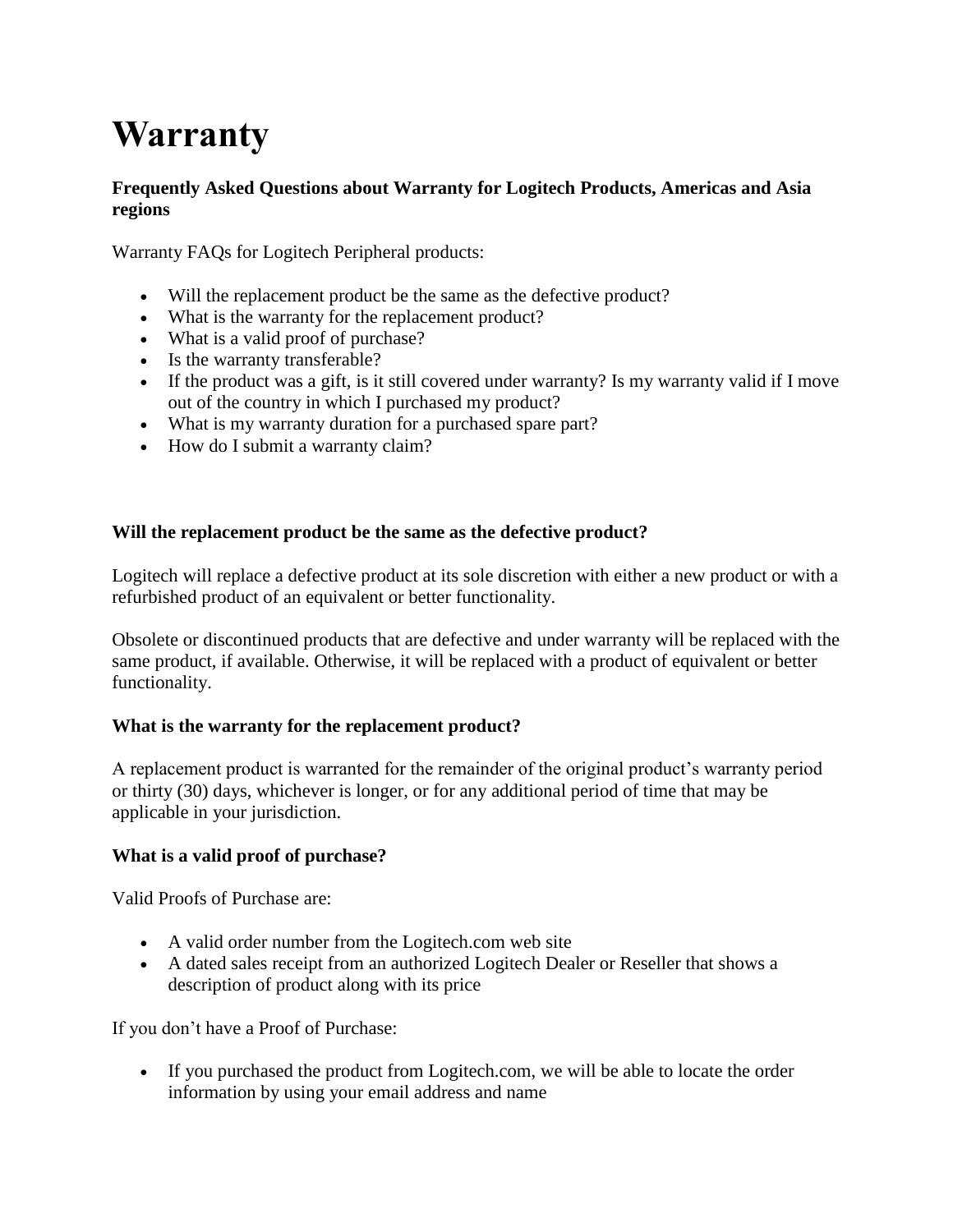- If you purchased the product from a Logitech authorized dealer or reseller, you can contact the dealer or reseller and see if they can provide a copy of your receipt
- If the product was a gift, you may want to ask the gift giver to either provide you with a copy of the receipt or, if asking for the receipt is not appropriate, to help you process the warranty claim on your behalf

#### **Is the warranty transferable?**

Logitech warranties are only valid for the original purchaser of the product, and are nontransferable. An original sales receipt or a valid copy of the receipt is required to establish the purchase date and the original purchaser.

#### **If the product was a gift, is it still covered under warranty?**

If the product was a gift, we recommend that you ask the gift giver to either provide you with a copy of the receipt or, if asking for the receipt is not appropriate, to help you process the warranty claim on your behalf.

#### **Is my warranty valid if I move out of the country in which I purchased my product?**

No, your product's warranty is only valid in the country in which you purchased your product.

#### **What is my warranty duration for a purchased spare part?**

The warranty duration for spare parts purchased on any Logitech website is:

United States of America – 30 days Asia – 1 year

#### **How do I submit a warranty claim?**

Before submitting a warranty claim, please see the Support FAQs for your specific product. You may be able to fix the issue and not need a replacement product.

If you've already visited our FAQs and need to submit a warranty claim, please follow the steps below: